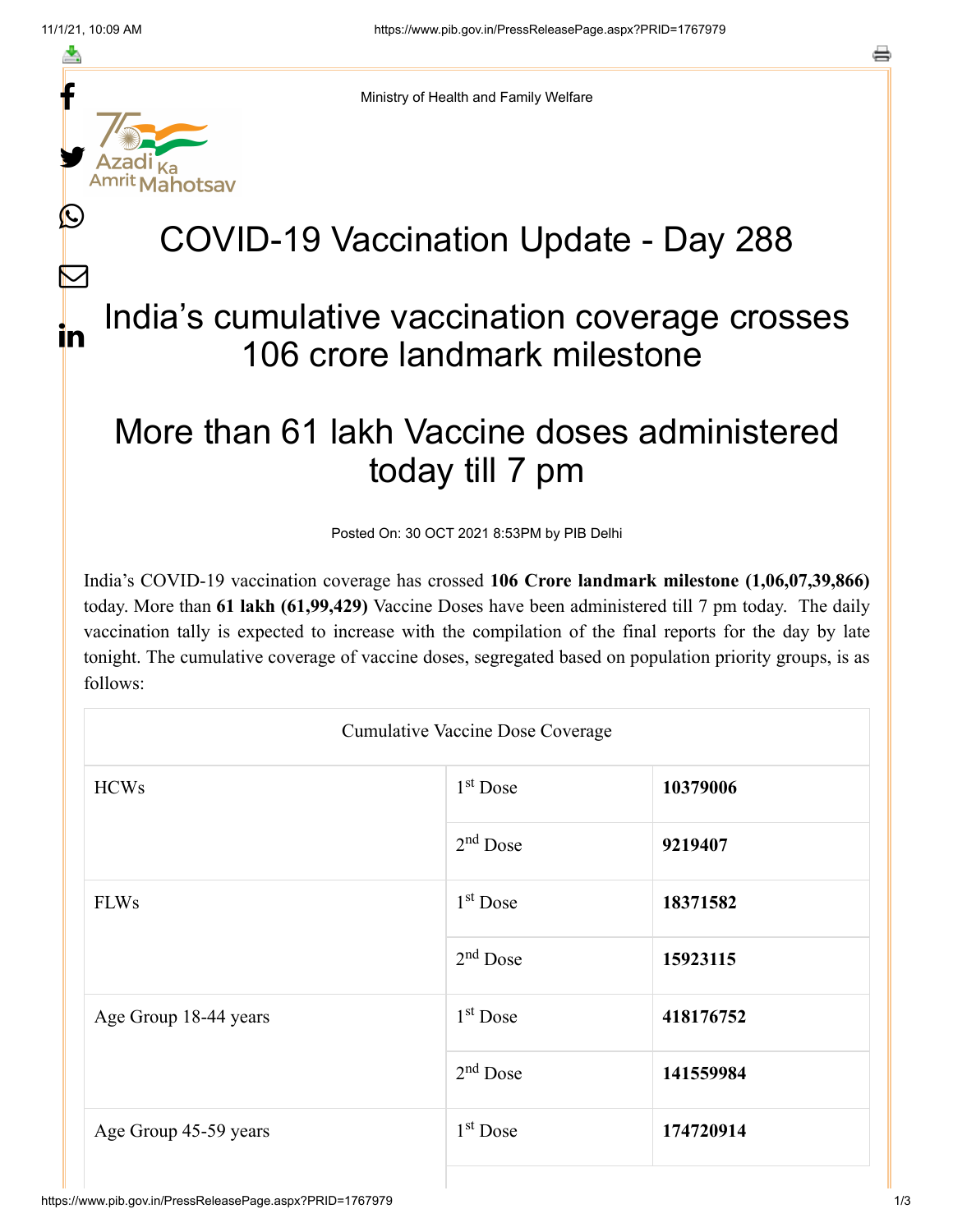| f            |                                              | $2nd$ Dose | 96177556   |
|--------------|----------------------------------------------|------------|------------|
|              | Over 60 years                                | $1st$ Dose | 109656519  |
| $\bigcirc$   |                                              | $2nd$ Dose | 66555031   |
| $\bf \nabla$ | Cumulative 1 <sup>st</sup> dose administered |            | 731304773  |
| in           | Cumulative 2 <sup>nd</sup> dose administered |            | 329435093  |
|              | Total                                        |            | 1060739866 |

Today's achievement in the vaccination exercise, segregated by population priority groups, is as follows:

| Date: 30 <sup>th</sup> October, 2021 (288 <sup>th</sup> Day) |                      |         |  |
|--------------------------------------------------------------|----------------------|---------|--|
| <b>HCWs</b>                                                  | 1 <sup>st</sup> Dose | 136     |  |
|                                                              | $2nd$ Dose           | 12575   |  |
| <b>FLWs</b>                                                  | 1 <sup>st</sup> Dose | 204     |  |
|                                                              | $2nd$ Dose           | 32356   |  |
| Age Group 18-44 years                                        | 1 <sup>st</sup> Dose | 1580514 |  |
|                                                              | $2nd$ Dose           | 2594491 |  |
| Age Group 45-59 years                                        | $1st$ Dose           | 433184  |  |
|                                                              | $2nd$ Dose           | 848793  |  |
| Over 60 years                                                | $1st$ Dose           | 246870  |  |
|                                                              | $2nd$ Dose           | 450306  |  |